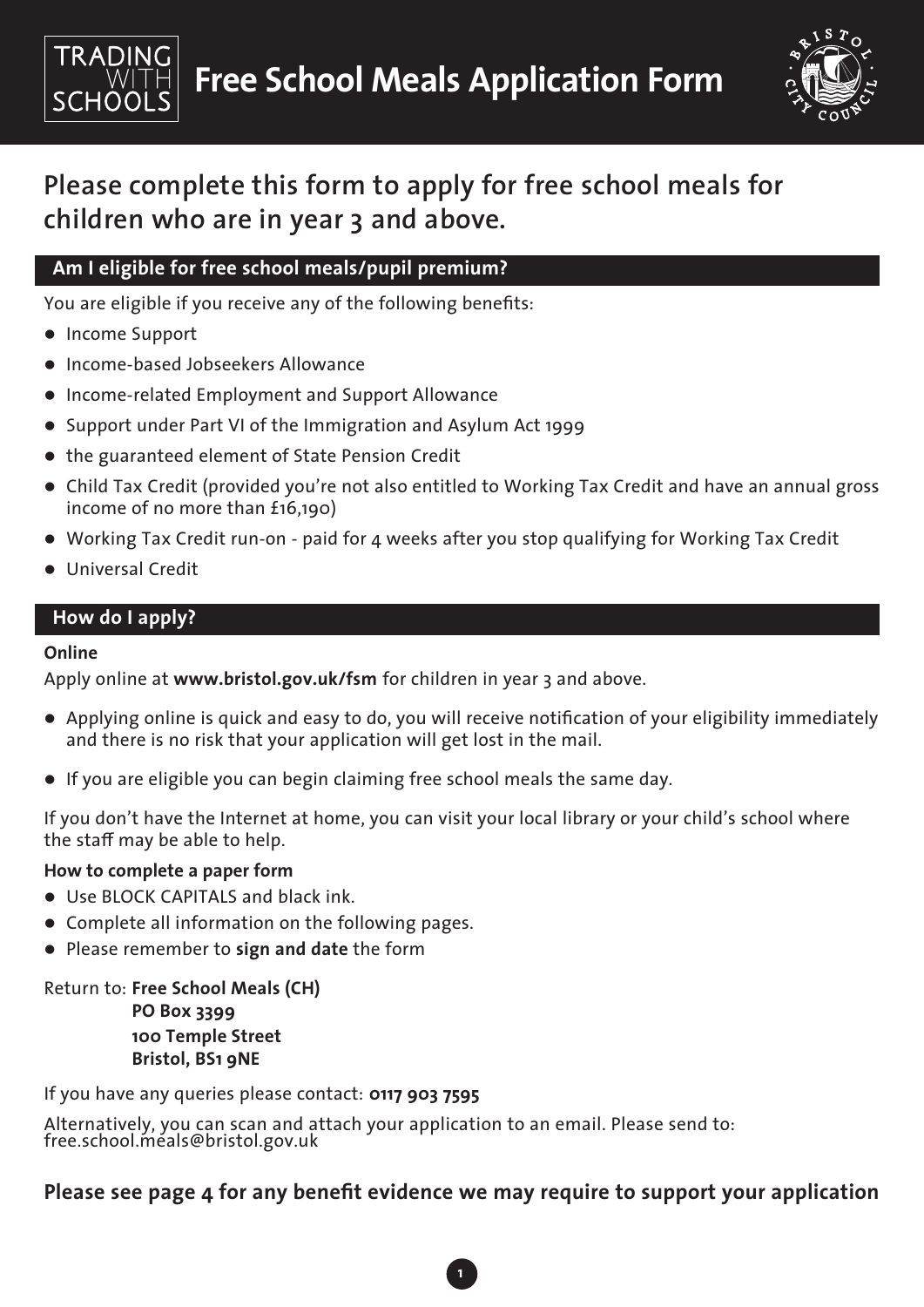| <b>Parent or Carer Details</b>             |                                                               |                                                               |                        |  |  |  |  |
|--------------------------------------------|---------------------------------------------------------------|---------------------------------------------------------------|------------------------|--|--|--|--|
| Title:<br>Forename:                        |                                                               |                                                               |                        |  |  |  |  |
| Surname(s):                                |                                                               |                                                               |                        |  |  |  |  |
| Date of birth:                             |                                                               |                                                               |                        |  |  |  |  |
| National Insurance Number/ or NASS Number: |                                                               |                                                               |                        |  |  |  |  |
| Relationship to child:<br>Mother           | Father                                                        | Step parent                                                   | Foster parent          |  |  |  |  |
| Other family member                        |                                                               |                                                               |                        |  |  |  |  |
| Home address:                              |                                                               |                                                               |                        |  |  |  |  |
| Postcode:                                  |                                                               |                                                               |                        |  |  |  |  |
|                                            |                                                               |                                                               |                        |  |  |  |  |
| Tel (home):                                |                                                               |                                                               |                        |  |  |  |  |
| Tel (work):                                |                                                               |                                                               |                        |  |  |  |  |
| Tel (mobile):                              |                                                               |                                                               |                        |  |  |  |  |
| Email address:                             |                                                               |                                                               |                        |  |  |  |  |
| <b>Children's Details</b>                  |                                                               |                                                               |                        |  |  |  |  |
| <b>UPN Number:</b>                         | (Contact your child's current<br>school to obtain UPN Number) |                                                               |                        |  |  |  |  |
| Forename:                                  |                                                               |                                                               |                        |  |  |  |  |
| Surname:                                   |                                                               |                                                               |                        |  |  |  |  |
| Date of birth:                             |                                                               |                                                               | Gender: male<br>female |  |  |  |  |
| Child's present school:                    |                                                               |                                                               |                        |  |  |  |  |
| <b>UPN Number:</b>                         |                                                               | (Contact your child's current<br>school to obtain UPN Number) |                        |  |  |  |  |
| Forename:                                  |                                                               |                                                               |                        |  |  |  |  |
| Surname:                                   |                                                               |                                                               |                        |  |  |  |  |
| Date of birth:                             |                                                               |                                                               | Gender: male<br>female |  |  |  |  |
| Child's present school:                    |                                                               |                                                               |                        |  |  |  |  |
| <b>UPN Number:</b>                         | (Contact your child's current<br>school to obtain UPN Number) |                                                               |                        |  |  |  |  |
| Forename:                                  |                                                               |                                                               |                        |  |  |  |  |
| Surname:                                   |                                                               |                                                               |                        |  |  |  |  |
| Date of birth:                             |                                                               |                                                               | Gender: male<br>female |  |  |  |  |
| Child's present school:                    |                                                               |                                                               |                        |  |  |  |  |

**2**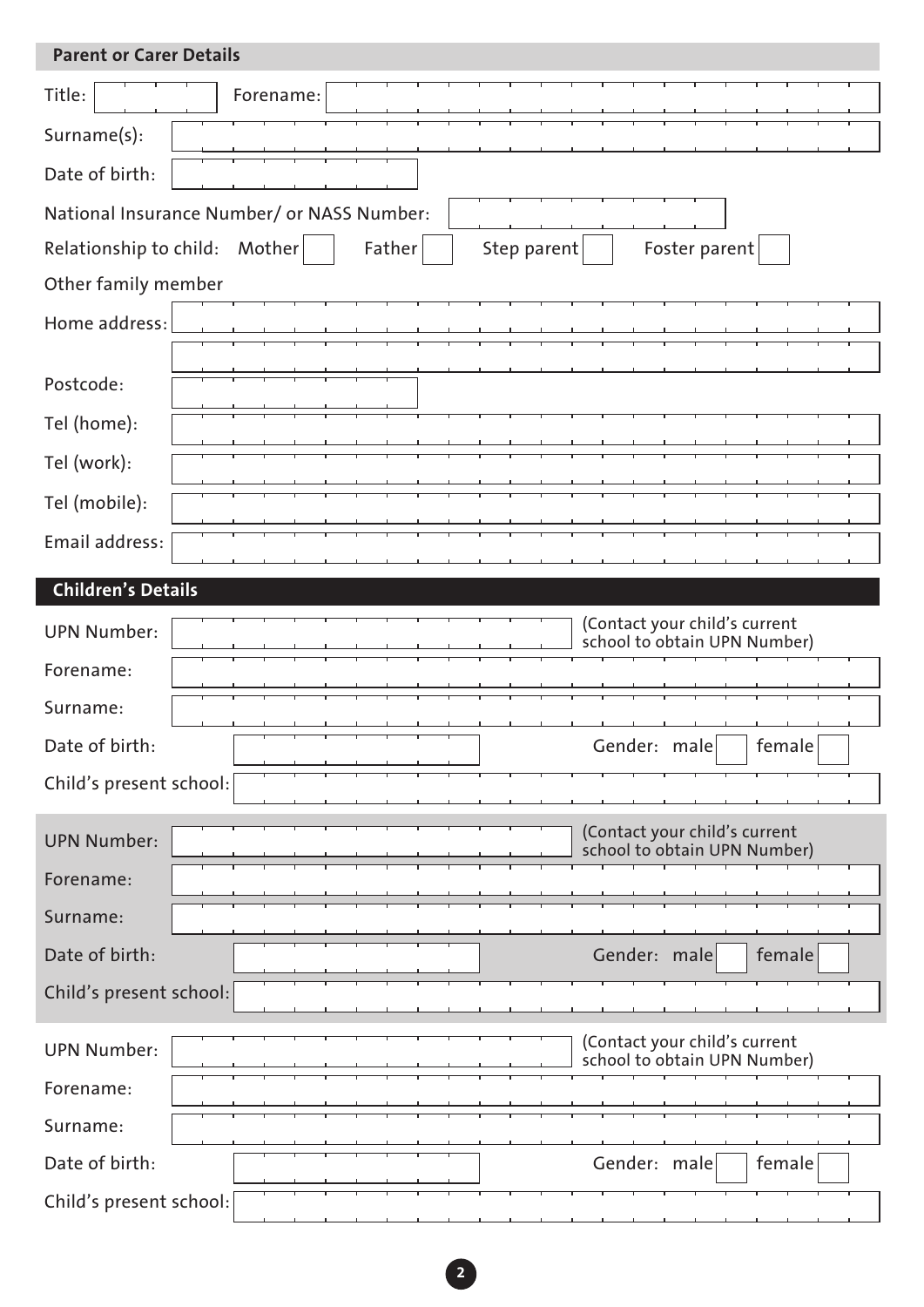#### **Conditions**

I agree that you will use the information I have provided to process my claim for free school meals and will contact other sources as allowed by law to verify my initial, and on-going, entitlement.

I understand that the Authority is under a duty to protect the public funds it administers and to this end may use the information I provide within the Authority for the prevention and detection of fraud. It may also share this information with other bodies administering public funds solely for these purposes.

I authorise the Authority to seek confirmation of the validity of the information provided by me on this form from other central and/or local government bodies, as deemed appropriate by the Authority and hereby consent to the disclosure of any information sought in accordance with the Data Protection Act 1998 having read the Fair Processing Notice on the notes sheet I was given with this form.

I confirm that the information given on this form is correct and I will inform you immediately of any change in circumstances. I understand that any false or misleading information given on this form or failure to disclose relevant information may make this application void and could render me liable to legal proceedings.

I must inform the Free School Meal service of **any** changes to my address or benefit details.

Please note that in agreeing to share these details you have not forfeited your rights as prescribed under the Data Protection Act 1988. The Council will continue to apply the same level of care to safeguard your privacy as we always have done.

Under the Data Protection Act 1998, you can make a formal request for the following information:

- Clarification that your personal data is being processed by the council
- A description and copy of such personal data
- The reasons why such data is being processed
- Details of to whom they are or may be disclosed

If you wish to access information held by the council about you, please email the Data Protection/ Freedom of Information Team at **foi@bristol.gov.uk** or write to:

**Data Protection Team (City Hall) PO Box 3399 100 Temple Street BRISTOL BS1 9NE**

#### **Declaration**

I state, to the best of my knowledge and belief, that the information I have given is correct and complete and I have read the Conditions and I agree that I will advise Bristol City Council of any changes to the information on this form.

**Signed** (parent/carer): **D** 

| )ate: |  |  |  |
|-------|--|--|--|
|       |  |  |  |

**3**